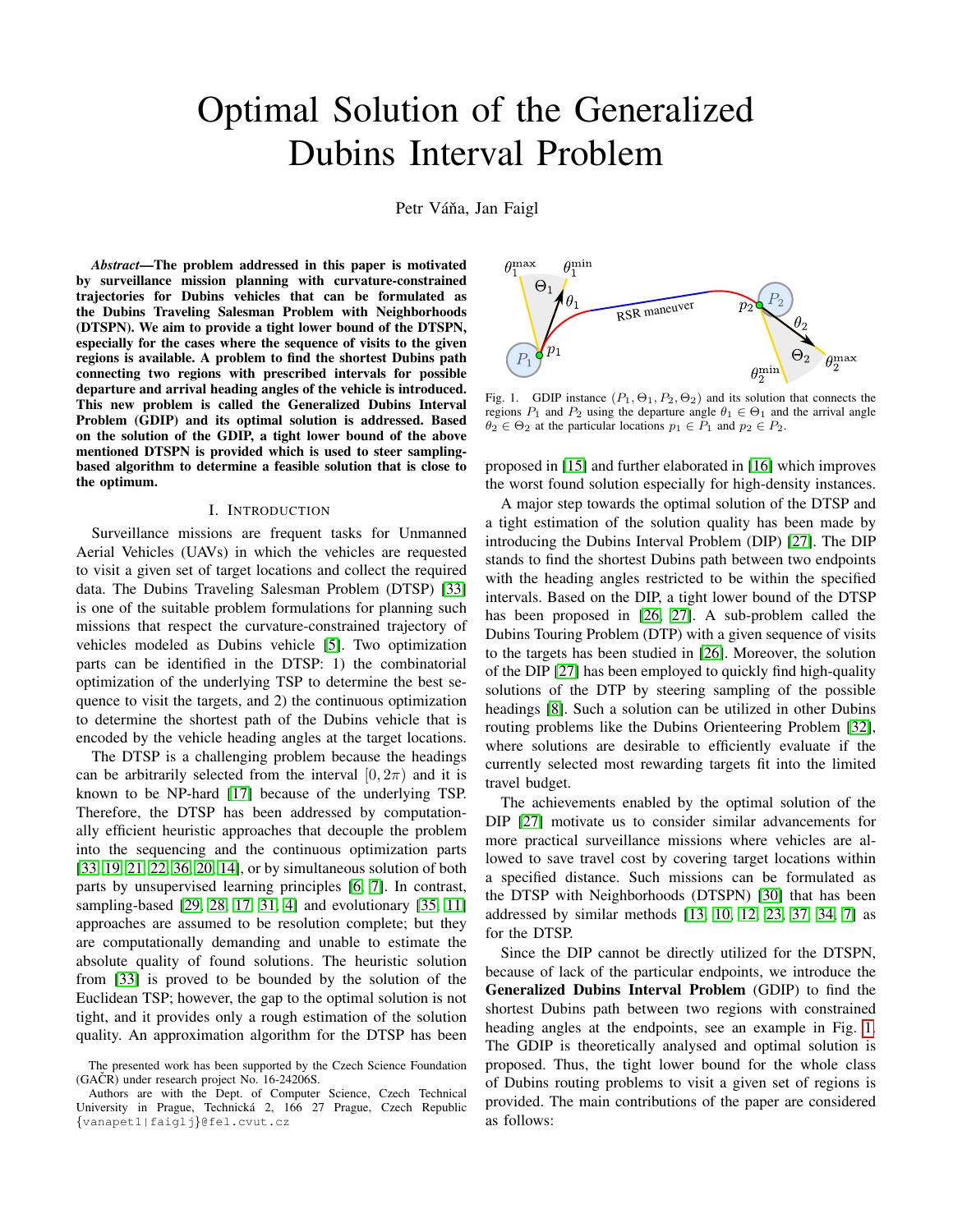- 1) The Generalized Dubins Interval Problem (GDIP).
- 2) The GDIP reduction to the One-Sided GDIP (OS-GDIP).
- 3) The optimal solution of the GDIP based on the transformation to the OS-GDIP.
- 4) Tight lower bound of the DTSPN with a given sequence of visits to the regions.

The rest of the paper is organized as follows. A brief description of the DIP and its properties are presented in the next section together with an overview of the related work. The proposed GDIP is introduced in Sec. [III.](#page-1-0) The transformation to the One-Sided GDIP (OS-GDIP) with the proof of its correctness is in Sec. [IV.](#page-2-0) The optimal solution of the GDIP is proposed in Sec. [V.](#page-3-0) Benefits of the proposed GDIP is demonstrated in solving the DTSPN that are presented in Sec. [VI.](#page-6-0) The final remarks are summarized in Sec. [VII.](#page-7-0)

# II. THE DIP AND RELATED WORK

The Dubins vehicle is a curvature-constrained model defined by the constant forward speed  $v$  and the minimum turning radius  $\rho$ . The state of the vehicle  $q \in SE(2)$  is given by the position  $p = (x, y)$  and the heading angle  $\theta$ . The model is

$$
\dot{q} = \begin{bmatrix} \dot{x} \\ \dot{y} \\ \dot{\theta} \end{bmatrix} = v \begin{bmatrix} \cos \theta \\ \sin \theta \\ \frac{u}{\rho} \end{bmatrix}, \quad |u| \le 1,
$$
 (1)

where  $u$  is the control input.

The shortest path between two configurations (further called Dubins maneuver [\[5\]](#page-8-0)) is a combination of up to three straight segments (S) or arc segments (C) with the radius  $\rho$ , which results in two basic types of the maneuvers: CSC and CCC. The maneuver length is a piecewise continuous function with discontinuities at the boundary between these two basic types, and the transition may occur only if the endpoints are closer than four times  $\rho$  (denoted as  $D_4$ ) [\[2,](#page-8-15) [3\]](#page-8-16); otherwise the CCC cannot be constructed.

The Dubins Interval Problem (DIP) stands to find the shortest Dubins maneuver from the state  $q_1 = (p_1, \theta_1)$  to  $q_2 = (p_2, \theta_2)$  while the heading angles  $\theta_1$ ,  $\theta_2$  are from the specified closed interval  $\Theta_1$ ,  $\Theta_2$  [\[27\]](#page-9-8), i.e.,

*Problem 2.1 (DIP):*

$$
\min_{\theta_1, \theta_2} \mathcal{L}((p_1, \theta_1), (p_2, \theta_2)),
$$
s.t.  $\theta_1 \in \Theta_1, \ \theta_2 \in \Theta_2,$ 

where  $\mathcal{L}(\cdot, \cdot)$  is the length of the Dubins maneuver between two configurations of the vehicle.

The DIP was solved in [\[24\]](#page-9-15) using calculus and monotonicity properties of the Dubins maneuver and the properties of the DIP have been confirmed in [\[25\]](#page-9-16) where the Pontryagin's minimum principle was utilized to prove the necessary conditions for the optimal solution. These conditions are summarized in Table [I](#page-1-1) and the maneuvers are divided into nine cases. In this paper, we follow the original notation [\[25\]](#page-9-16) in which  $\theta_i^{\min}$  and  $\theta_i^{\text{max}}$  is the rightmost and leftmost heading angle, respectively. The subscript  $L_{\psi}$  denotes the angle of turn is greater than  $\pi$ .

<span id="page-1-2"></span> ${}^{1}L_{\psi}R_{\psi}$  and  $R_{\psi}L_{\psi}$  types are claimed in [\[27\]](#page-9-8) to be candidates to the optimal solution of the DIP, but they are not local minima.

TABLE I LIST OF ALL POSSIBLY OPTIMAL SOLUTIONS OF THE DIP.

<span id="page-1-1"></span>

| Case | <b>Maneuvers</b>                           |     | Conditions on $\theta_1$ and $\theta_2$                                   |
|------|--------------------------------------------|-----|---------------------------------------------------------------------------|
| 1)   | S or $L_{\psi}$ or $R_{\psi}$ <sup>1</sup> |     |                                                                           |
| 2)   | LS or $LR_{\psi}$                          | for | $\theta_1 = \theta_1^{\max}$ and $\theta_2 \in \Theta_2$                  |
| 3)   | RS or $RL_{\psi}$                          | for | $\theta_1 = \theta_1^{\min}$ and $\theta_2 \in \Theta_2$                  |
| 4)   | SL or $R_{\psi}L$                          | for | $\theta_1 \in \Theta_1$ and $\theta_2 = \theta_2^{\min}$                  |
| 5)   | SR or $L_{\psi}R$                          | for | $\theta_1 \in \Theta_1$ and $\theta_2 = \theta_2^{\max}$                  |
| 6)   | LSR                                        | for | $\theta_1 = \theta_1^{\max}$ and $\theta_2 = \theta_2^{\max}$             |
| 7)   | LSL or $LR_{\psi}L$                        | for | $\theta_1 = \theta_1^{\text{max}}$ and $\theta_2 = \theta_2^{\text{min}}$ |
| 8)   | RSL                                        | for | $\theta_1 = \theta_1^{\min}$ and $\theta_2 = \theta_2^{\min}$             |
| 9)   | RSR or $RL_{\psi}R$                        | for | $\theta_1 = \theta_1^{\text{min}}$ and $\theta_2 = \theta_2^{\text{max}}$ |

Based on the necessary conditions for the optimal solution of the DIP, the shortest path can be constructed separately for each particular case, if it exists. Then, the final solution is selected as the shortest one. Importantly, there exists a closed form expression for each particular case, because the first case contains only a single segment and at least one heading angle is fixed for the remaining types.

The DIP is a crucial building block for developing algorithms for more complex problems. In [\[27\]](#page-9-8), it has been used for a tight lower bound estimation of the DTSP. The main idea is based on dividing possible headings at the targets into a set of heading intervals and transforming the problem into the Generalized Asymmetric TSP where particular distances are found as the solution of the corresponding instances of the DIP. The same idea is used for solving the DTSP with a given sequence of visits [\[26,](#page-9-9) [27\]](#page-9-8), i.e., a solution of the DTP.

Approximation of the DTP is proposed in [\[18\]](#page-8-17) and for the  $D_4$  constraint, the DTP is reducible to the limited number of convex optimization sub-problems [\[9\]](#page-8-18). The lower bound found by the DIP enables to estimate the solutions quality and steers the sampling process in an informative way to find high-quality solutions of the DTP much faster [\[8\]](#page-8-11), e.g., finding solutions for 50 targets with the path length less than 1% from the optima in less than 10 seconds. The motivation of the proposed GDIP is to achieve similar results also for Dubins path visiting a sequence of target regions.

## <span id="page-1-3"></span>III. PROBLEM STATEMENT (GDIP)

<span id="page-1-0"></span>The Generalized Dubins Interval Problem (GDIP) can be defined as follows. Let  $P_1$ ,  $P_2$  be compact regions in  $\mathbb{R}^2$  and  $\Theta_1$ ,  $\Theta_2$  be closed intervals in  $\mathbb{S}^1$ . The GDIP stands to find the shortest Dubins maneuver from  $P_1$  to  $P_2$  such that the heading angles are within the specified closed intervals  $\Theta_1$ ,  $\Theta_2$ .

*Problem 3.1 (GDIP):*

$$
\min_{p_1, \theta_1, p_2, \theta_2} \mathcal{L}((p_1, \theta_1), (p_2, \theta_2)),
$$
  
s.t.  $p_1 \in P_1, \theta_1 \in \Theta_1, p_2 \in P_2, \theta_2 \in \Theta_2,$ 

where  $\mathcal{L}(\cdot, \cdot)$  is the length of the corresponding Dubins maneuver connecting two configurations of the vehicle.

In general, the regions  $P_1$ ,  $P_2$  can be of any shape but in the rest of this paper the regions are restricted to the disks with the radii  $r_1$  and  $r_2$  centered at  $c_1$  and  $c_2$ , respectively. Thus, for the endpoints  $p_1 \in P_1$  and  $p_2 \in P_2$ , it holds

<span id="page-1-4"></span>
$$
||p_1 - c_1|| \le r_1, \qquad ||p_2 - c_2|| \le r_2,
$$
\n(2)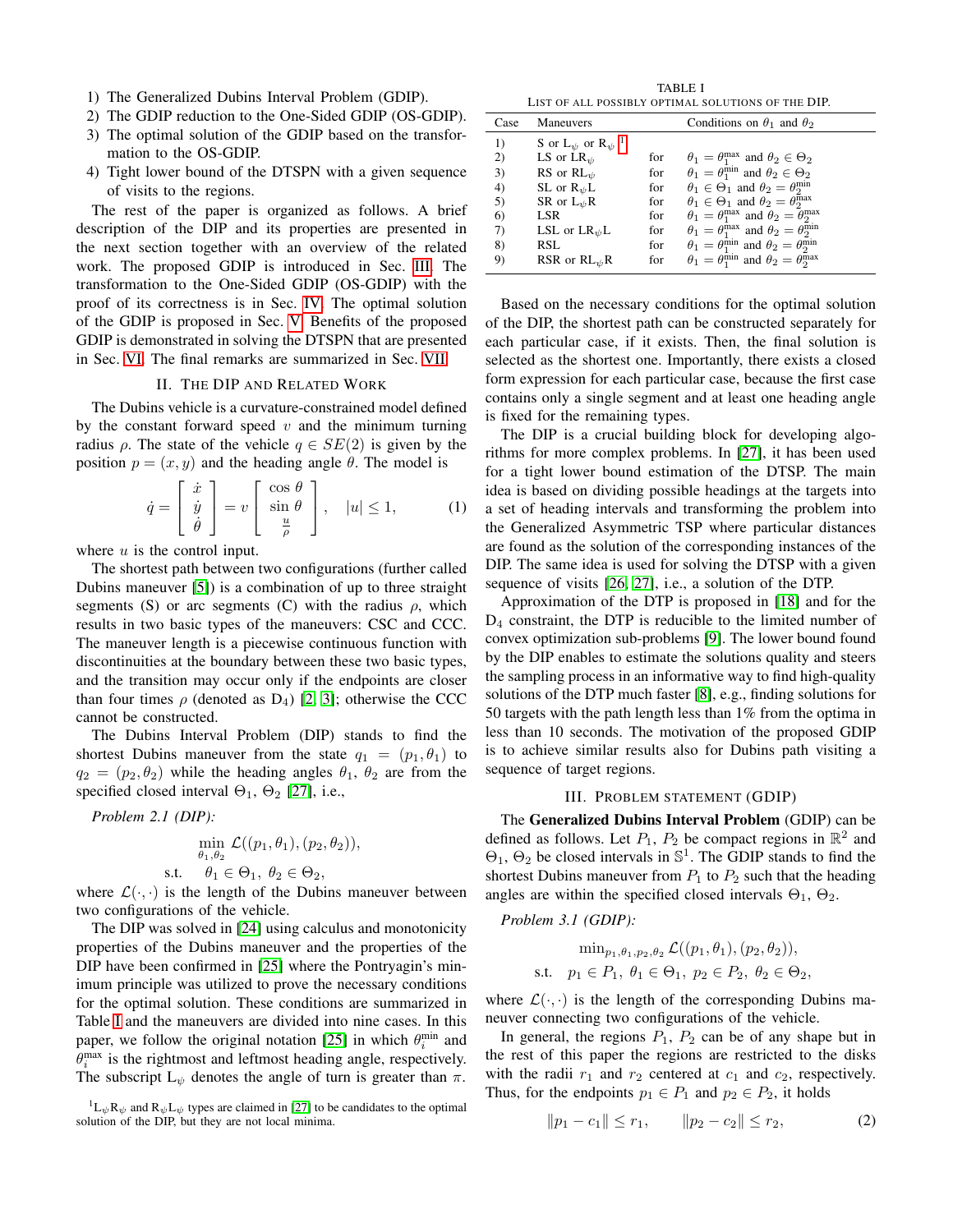where  $\|\cdot\|$  is the Euclidean norm. An example of the GDIP instance and its solution is depicted in Fig. [1.](#page-0-0)

Note that in contrary to the DIP, the endpoints are not fixed in the GDIP, and they can be selected arbitrarily from the given regions, which significantly increases complexity of the problem. On the other hand, a solution of the GDIP enables to find a tight lower bound for a more general problem of the optimal Dubins path passing a sequence of regions, e.g., the DTSPN.

A special version of the GDIP (further used to provide an optimal solution of the GDIP) is a degenerative case when the departure region  $P_1$  is reduced to a single point  $p'_1$ . Such a problem is called One-Sided GDIP (OS-GDIP).

*Problem 3.2 (OS-GDIP):*

$$
\label{eq:optimal} \begin{aligned} \min_{\theta_1',p_2',\theta_2'} \mathcal{L}((p_1',\theta_1'),(p_2',\theta_2')),\\ \text{s.t.} \quad &\theta_1' \in \Theta_1',~p_2' \in P_2',~\theta_2' \in \Theta_2', \end{aligned}
$$

where all the variables are distinguished (by a prime) from Problem [3.1](#page-1-3) to clarify the OS-GDIP is transformed from the GDIP. This notation is used in the following analysis.

#### IV. ANALYSIS OF THE GDIP

<span id="page-2-0"></span>The GDIP is a continuous optimization problem minimizing the length of the Dubins maneuver with respect to the given regions and intervals of the heading angles. The endpoints of the maneuver are selected from the compact regions which can be considered as an extension of the existing DIP. Thus, the optimization problem has six degrees of freedom as  $\mathcal{L}$ :  $SE(2) \times SE(2) \rightarrow \mathbb{R}$ . Two following ideas are utilized to reduce the complexity of the GDIP and provide its optimal solution.

First, the optimal solution of the GDIP is a path that is also the optimal solution of the corresponding DIP where the endpoints are fixed. This property is crucial because all the conditions for the DIP optimal solution summarized in Table [I](#page-1-1) are directly applicable for the GDIP.

Secondly, the GDIP is reducible to the OS-GDIP, where one of the regions has zero radius, and thus the region is reduced to a single point. Such a transformation is possible because the GDIP is independent of the translation of its solution. The transformation is provided in the following paragraphs.

## *A. Transformation of the GDIP to OS-GDIP and Vice-Versa*

The main assumption for transforming an GDIP instance  $G = (P_1, \Theta_1, P_2, \Theta_2)$  to a transformed OS-GDIP instance  $\mathcal{G}' = (p'_1, \Theta'_1, P'_2, \Theta'_2)$  is that any translation of the coordination system does not change the solution; the heading angles, the given intervals, and the maneuver length are all preserved. A solution of the original GDIP instance  $G$  is further denoted as  $\tau = (p_1, \theta_1, p_2, \theta_2)$  and a solution of the transformed  $\mathcal{G}'$ as  $\tau' = (p'_1, \theta'_1, p'_2, \theta'_2)$ . Therefore  $\Theta_1 = \Theta'_1$ ,  $\Theta_2 = \Theta'_2$  and also  $\theta_1 = \theta'_1$ ,  $\theta_2 = \theta'_2$ , and thus we can focus only on the transformation of the endpoints and the regions.

To transform  $G$  into  $G'$ , a solution of  $G$  is translated such that it starts at the origin, which reduces the dimensionality



<span id="page-2-1"></span>Fig. 2. OS-GDIP instance transformed from the GDIP instance in Fig. [1.](#page-0-0)

of the problem because the region  $P_1$  is reduced to a single point  $p'_1 = (0, 0)$ . The transformed region  $P'_1$  contains only the origin and the region  $P'_2$  can be determined using the dilation operation  $\oplus$  from the mathematical morphology, which is also known as the Minkowski sum,

<span id="page-2-2"></span>
$$
P_1' = \{p_1'\} = \{(0,0)\},\tag{3}
$$

$$
P_2' = P_2 \oplus \check{P}_1 = \bigcup \{ p_b - p_a, p_a \in P_1, p_b \in P_2 \}, \quad (4)
$$

where  $\check{P}_1$  is the reflection of  $P_1$ , i.e.,  $\check{P}_1 = \cup \{-p, p \in P_1\}.$ An example of the OS-GDIP is shown in Fig. [2.](#page-2-1)

Note the transformations [\(3\)](#page-2-2) and [\(4\)](#page-2-2) hold for regions of any shape as none of special properties are utilized. However, for the disk regions, the transformed  $P'_2$  is also a disk with the radius  $r'_2$  centered at  $c'_2$ 

r

<span id="page-2-4"></span>
$$
r_2' = r_1 + r_2,\tag{5}
$$

$$
c_2' = c_2 - c_1. \t\t(6)
$$

The forward transformation  $\Phi_{12}$  of a feasible solution  $\tau$  of the GDIP instance  $\mathcal G$  to a feasible solution  $\tau'$  of the OS-GDIP instance  $\mathcal{G}'$  is a translation  $\Phi_{12}(p) : p \to p'$  that moves the solution endpoint  $p_1$  to  $p'_1 = (0,0)$ . The forward transformation is unique and it translates a point  $p \in \mathbb{R}^2$  to the point  $p' \in \mathbb{R}^2$  by  $-p_1$ 

<span id="page-2-3"></span>
$$
\Phi_{12}(p): \quad p \mapsto p - p_1. \tag{7}
$$

<span id="page-2-6"></span>*Lemma 4.1:* Any feasible solution  $\tau$  of the particular GDIP instance G can be transformed by  $\Phi_{12}$  [\(7\)](#page-2-3) into a feasible solution  $\tau'$  of the transformed OS-GDIP instance  $\mathcal{G}'$  created from G.

*Proof:* To prove the lemma, the endpoints of the transformed solution (Dubins maneuver) have to be in the given regions, i.e.,  $p'_1 \in P'_1$  and  $p'_2 \in P'_2$ . The first is always correct by the definition [\(3\)](#page-2-2). The second endpoint is transformed to  $p'_2 = p_2 - p_1$  and using [\(6\)](#page-2-4) it results into  $(p'_2 - c'_2)$  $(p_2 - c_2) - (p_1 - c_1)$ . Using inequalities [\(2\)](#page-1-4) for the original GDIP instance  $G$ , the terminal position  $p'_2$  is constrained by  $||p'_2 - c'_2|| \le r_2 + r_1$ , and thus  $p'_2 \in P'_2$ .

The **backward transformation**  $\Phi_{21}$  is not unique and for a single feasible solution of the OS-GDIP instance  $\mathcal{G}'$ , there may exist multiple solutions of the original GDIP instance  $G$ . This ambiguity happens if  $p'_2$  is not at the boundary of  $P'_2$  because the original GDIP instance  $G$  has greater dimensionality than G 0 . Nevertheless, a universal formulation of the backward transformation  $\Phi_{21}(p') : p' \to p$  exists as follows

<span id="page-2-5"></span>
$$
\Phi_{21}(p'):\quad p' \mapsto p' + (c_1 - \lambda (p'_2 - c'_2)),\tag{8}
$$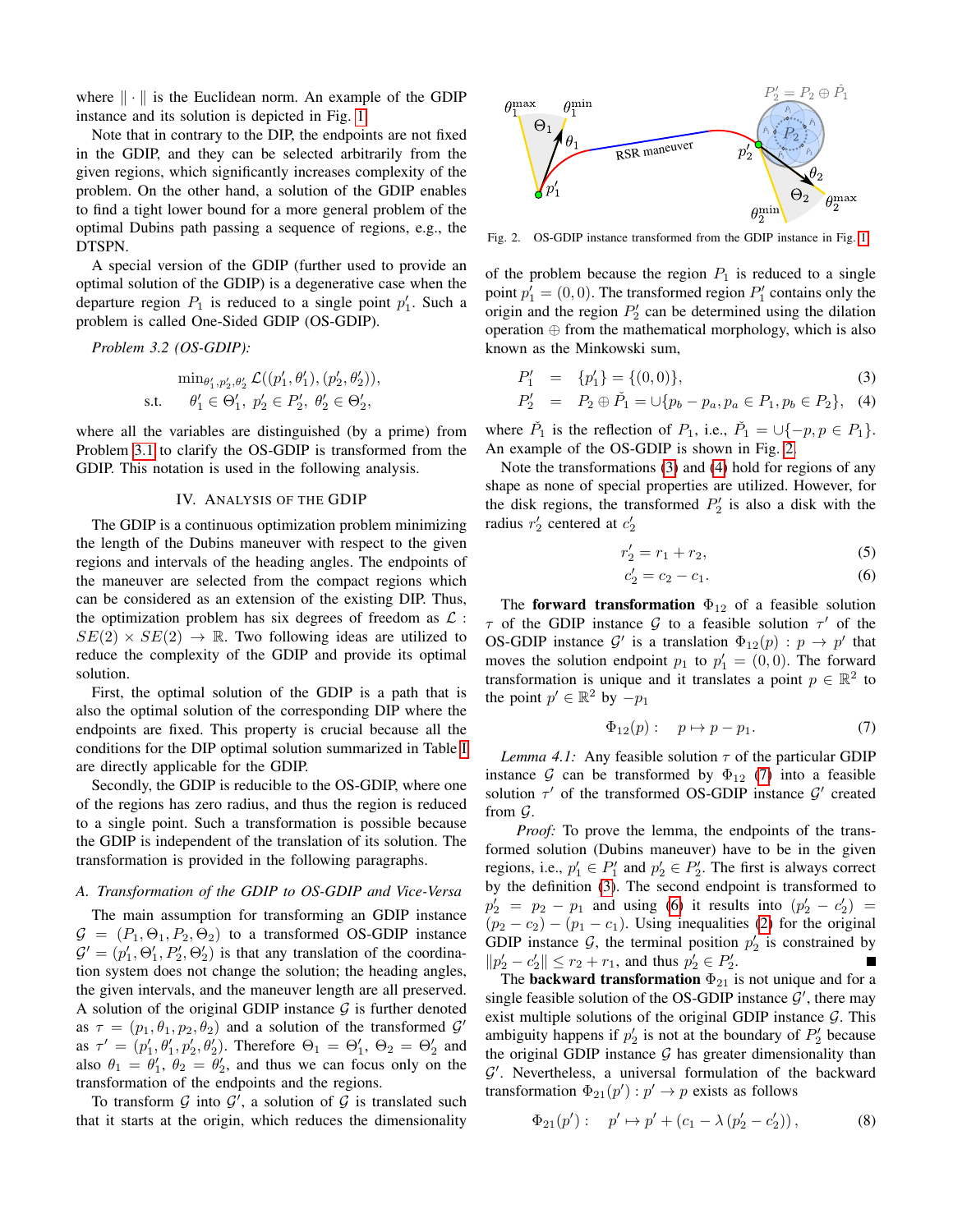where  $\lambda$  represents the ratio of the region radii in the original instance G  $r<sub>1</sub>$ 

$$
\lambda = \frac{1}{r_1 + r_2}.\tag{9}
$$

<span id="page-3-1"></span>*Lemma 4.2:* Any feasible solution  $\tau'$  of the transformed OS-GDIP instance  $\mathcal{G}'$  can be transformed by  $\Phi_{21}$  [\(8\)](#page-2-5) into a feasible solution  $\tau$  of the original GDIP instance  $\mathcal{G}$ .

*Proof:* Analogously to the forward transformation, the back-transformed solution needs to fulfill the original constraints [\(2\)](#page-1-4). The first endpoint can be transformed back by  $\Phi_{21}$  as  $p_1 = p'_1 + c_1 - \lambda (p'_2 - c'_2)$ , where  $p'_1$  can be omitted because  $p'_1 = (0, 0)$ . Knowing  $||p'_2 - c'_2|| \le r_1 + r_2$  from [\(5\)](#page-2-4) and by substituting it into the transformation  $\Phi_{21}$  we get  $||p_1 - c_1|| \leq r_1$ , and thus  $p_1 \in P_1$ . Similarly, for the second endpoint,  $p_2 = p'_2 + c_1 - \lambda (p'_2 - c'_2)$ , and by subtracting  $c_2 = c_2' + c_1$  [\(6\)](#page-2-4) from both sides of the equation, it results in  $p_2 - c_2 = (p'_2 - c'_2)(1 - \lambda)$ . Using [\(5\)](#page-2-4), as for the first endpoint, it proves  $||p_2 - c_2|| \le r_2$ , and thus  $p_2 \in P_2$ .

Now, we need to show that the optimal solution of the transformed  $\mathcal{G}'$  is the optimal solution of the original  $\mathcal{G}$ .

*Lemma 4.3:* Let  $\tau'_{*}$  be an optimal solution of the transformed OS-GDIP instance  $\mathcal{G}'$ , then the solution  $\tau$  transformed back by  $\Phi_{21}$  [\(8\)](#page-2-5) is an optimal solution of the original GDIP instance  $\mathcal{G}$ , i.e.,  $\tau$  is  $\tau_*$ .

*Proof:* Let  $\tau_*$  be an optimal solution of  $\mathcal{G}$ , then there exists an optimal solution  $\tau'_{*}$  of  $\mathcal{G}'$  with the same length because of Lemma [4.1.](#page-2-6) If  $\tau'_{*}$  is transformed back by  $\Phi_{21}$  [\(8\)](#page-2-5) it has the same length of  $\tau_*$  because of Lemma [4.2,](#page-3-1) and thus it is an optimal solution of  $\mathcal{G}$ .

The main result of the forward [\(7\)](#page-2-3) and backward [\(8\)](#page-2-5) transformations is that any GDIP instance can be transformed to its one-sided version OS-GDIP. The transformation significantly reduces the search space of the original GDIP while all properties of the solution are preserved. Together with the DIP results [\[27\]](#page-9-8), the OS-GDIP allows finding the optimal solution of the GDIP, which is proposed in the next section.

#### V. OPTIMAL SOLUTION OF THE GDIP

<span id="page-3-0"></span>The main challenge of finding the optimal solution of a GDIP instance is related to the determination of both departure and terminal configurations, i.e.,  $(p_1, \theta_1)$  and  $(p_2, \theta_2)$ , such that the length of the corresponding Dubins maneuver is minimized. The proposed solution is based on the transformation of the GDIP instance to the instance of the OS-GDIP using the transformations [\(3\)](#page-2-2) and [\(4\)](#page-2-2), which reduce the complexity of the problem as the first position  $p_1$  of the GDIP becomes a single point in the OS-GDIP.

The OS-GDIP instance is solved using the necessary conditions for the optimal solution of the DIP summarized in Table [I,](#page-1-1) which clearly holds even for the GDIP and its subproblem OS-GDIP. However, it is still necessary to address the selection of the second endpoint  $p'_2 \in P'_2$ , which needs to be found optimally. Therefore, each possible maneuver type is addressed separately because their geometrical properties differ significantly. Thus, multiple candidate solutions are found from which the shortest one is selected similarly as it is done for the DIP [\[27\]](#page-9-8).

TABLE II ALL POSSIBLY OPTIMAL SOLUTIONS OF THE GDIP

<span id="page-3-2"></span>

| Case | Maneuver<br>type                                                                              | All possible<br>maneuvers                                                                                            | Closed-form<br>solution |
|------|-----------------------------------------------------------------------------------------------|----------------------------------------------------------------------------------------------------------------------|-------------------------|
| 1)   | S                                                                                             | S                                                                                                                    | <b>YES</b>              |
| 2)   | CS.                                                                                           | L, R, LS, RS, SL, SR                                                                                                 | <b>YES</b>              |
| 3)   | $C_{\nu}$                                                                                     | $L_{\psi}$ , $R_{\psi}$                                                                                              | <b>YES</b>              |
| 4)   | <b>CSC</b>                                                                                    | LSL, RSR                                                                                                             | <b>YES</b>              |
| 5)   | $\overline{\text{csc}}$                                                                       | LR, RL, LSR, RSL                                                                                                     | <b>YES</b>              |
| 6)   |                                                                                               | LRL, RLR                                                                                                             | <b>YES</b>              |
| 7)   | $\frac{\mathsf{C}\overline{\mathsf{C}}_\psi\mathsf{C}}{\mathsf{C}\overline{\mathsf{C}}_\psi}$ | $LR_{\psi}$ , RL <sub><math>\psi</math></sub> , L <sub><math>\psi</math></sub> , R, R <sub><math>\psi</math></sub> L | NO.                     |

Finally, the optimal solution of the OS-GDIP instance is transformed to the solution of the original GDIP instance using the backward transformation [\(8\)](#page-2-5). Since neither of the transformations changes the solution or its length, the proposed approach always finds the optimal solution. For the rest of this section, we provide a solution of the OS-GDIP instance.

# *A. Solving the OS-GDIP for Specific Types of Maneuvers*

A solution of the GDIP follows the theoretical results of the DIP, and there exist 20 possibly optimal GDIP maneuvers that are all listed in Table [II.](#page-3-2) All maneuvers are categorized into seven basic types according to their geometrical properties. The original notation of the DIP is slightly modified and the arc segment is denoted by  $C_{\psi}$  if the turning angle is greater than  $\pi$ , but  $\overline{C}$  stands for an opposite turning direction. This modification enables to distinguish between CSC in which both arc segments have the same orientation and  $CS\overline{C}$  for the opposite orientation, because the method of finding the optimal solution differs. For each type of the maneuvers, the optimal solution is provided separately.

The following notation is used in the rest of this section. The symbol  $\mathcal L$  with a subscript defining the maneuver type denotes the optimal length of such Dubins maneuver. Particular segments of the same type in a single maneuver are distinguished by the subscript defining the order of the segment in the maneuver, e.g.,  $C_1$  is the first C segment of the CSC maneuver. An angle defined by two points  $p_i, c_j$  is denoted  $\angle p_i c_j$  and analogously for three points.

*1)* S maneuver: The simplest maneuver contains a single straight segment S and its direction is given by the angle  $\theta_s$ at the intersection  $\Theta$ <sub>S</sub> of the both given intervals

$$
\theta_{\mathbf{S}} \in \Theta_{\mathbf{S}}, \quad \Theta_{\mathbf{S}} = \Theta_1 \cup \Theta_2, \tag{10}
$$

where  $\Theta_s$  may contain up to two intervals. If the S maneuver is the optimal solution, one of the following cases occurs:

- 1.a) If  $p'_1 \in P'_2$  and  $\Theta_s \neq \emptyset$  then  $\mathcal{L}_s = 0$ .
- <span id="page-3-3"></span>1.b) If the above does not hold and  $\angle p'_1 c'_2 \in \Theta_S$  then  $\theta_S =$  $\angle p'_1 s'_2$  and  $\mathcal{L}_S = ||p'_1 - c'_2|| - r'_2$ .
- 1.c) If the above do not hold and  $\exists p'_2 : p'_2 \in P'_2$  such that  $\angle p'_1 s'_2 \in \Theta_s$ ; then  $\theta_s$  is at the boundaries of  $\Theta_s$ .

All of the cases can be found using basic algebra operations and an example of the [1.b](#page-3-3) case is shown in Fig. [3.](#page-4-0)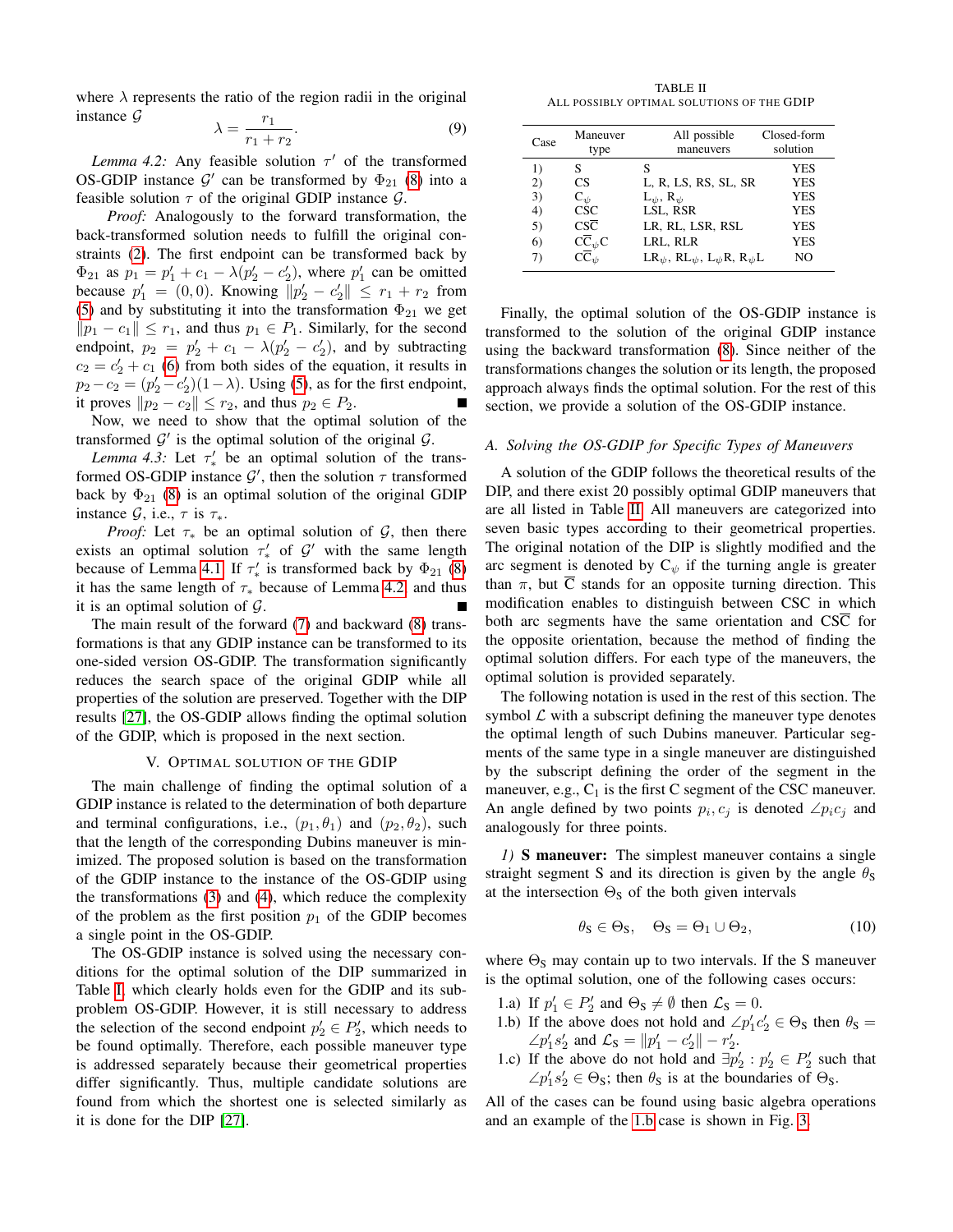

<span id="page-4-0"></span>Fig. 3. An example of the straight maneuver solution of the OS-GDIP.

*2)* CS maneuvers: The next possible candidates for the optimal solution are the maneuvers of the CS type with a non-zero arc segment to differentiate it from the previous case. There are six possible combinations of maneuvers {R, L, LS, RS, SL, SR} of the CS type, but only the R and RS maneuvers are analyzed as the problem is symmetric and can be addressed as follows. For the combinations SL and SR, an orientation of the solution is reverted and the original instance of the GDIP is transformed such that  $r'_2 = 0$  and  $r'_1 = r_1 + r_2$ . Further, both  $\Theta_1$  and  $\Theta_2$  are reverted, and thus the problem is transformed to a different instance of the OS-GDIP where the solution is the LS or RS maneuver.

For the R and RS maneuvers, the departure angle  $\theta_1 = \Theta_1^{\min}$ is a priory known. Thus, the center  $o_1$  of the first arc segment is fixed and it remains to choose the terminal angle such that  $\theta_2 \in \Theta_2$  and the length  $\mathcal{L}_{RS}$  is minimized. Let the length of the circle segment be  $\mathcal{L}_{R} > 0$  and  $\mathcal{L}_{S}$  be the length of the straight segment. Then, three following cases can occur:

- <span id="page-4-1"></span>2.a) The terminal angle is  $\theta_2 = \Theta_2^{\text{max}}$  and  $\mathcal{L}_\text{S} = 0$ .
- <span id="page-4-2"></span>2.b) If  $\|o_1 - c_2'\| \leq \rho$ ; the terminal point  $p_2'$  is at the intersection between the arc segment and  $P'_2$ , and thus  $\mathcal{L}_\text{S}=0.$
- <span id="page-4-3"></span>2.c) If  $\|o_1 - c_2'\| > \rho$  then  $\mathcal{L}_S > 0$  and the extension of the straight segment passes through  $c'_2$ .

A closed-form solution exists for all three cases. The first two cases [2.a](#page-4-1) and [2.b](#page-4-2) are special boundary cases, which are obviously local optima; however, the optimality of the last case [2.c](#page-4-3) is proved in the following lemma.

*Lemma 5.1:* If the optimal solution of the OS-GDIP instance is the RS maneuver and  $\mathcal{L}_S > 0$ , a line extension of the straight segment passes through  $s'_2$  (the center of  $P'_2$ ).



<span id="page-4-4"></span>Fig. 4. RS maneuver of the CS type for various radii of  $P'_2$  depicted as the blue disks which become the blue half-plane in the limit case.

*Proof:* Let  $\mathcal{L}_R^*$  be the optimal length of the R segment,  $\mathcal{L}_S^*$ be the optimal length of the S segment, and  $\varepsilon$  be the deviation from the direction towards  $c'_2$  (the center of  $P'_2$ ), see Fig. [4.](#page-4-4) Supposing the optimal solution meets the lemma, the worst possible case is when the radius of the region  $P'_2$  goes to

infinity. Thus,  $P'_2$  becomes a half-plane which minimizes the length of all other feasible maneuvers for which  $\varepsilon \neq 0$ . The total length of such a maneuver is

$$
\mathcal{L}_{RS} = \frac{\mathcal{L}_{S}^{*} + \rho \sin(\varepsilon)}{\cos(\varepsilon)} + \mathcal{L}_{R}^{*} - \rho \varepsilon. \tag{11}
$$

The derivative of the length function with respect to  $\varepsilon$  can be expressed as

$$
\frac{\partial}{\partial \varepsilon} \mathcal{L}_{RS} = \tan(\varepsilon) \sec(\varepsilon) \left( \mathcal{L}_S^* + \rho \sin(\varepsilon) \right). \tag{12}
$$

The RS maneuver can occur only if  $\varepsilon \in (-\pi, \pi)$  and  $\mathcal{L}_{S}^{*}$  +  $\rho \sin(\varepsilon) > 0$ ; otherwise  $\mathcal{L}_S \nsucceq 0$ . The only local optimum occurs for  $\varepsilon = 0$ , and thus a line extension of the S segment passes thought  $c'_2$ .

3)  $C_{\psi}$  maneuvers: If  $p'_1$  and  $P'_2$  are close enough, maneuvers of the  $C_{\psi}$  type may become the optimal solution. The boundary cases of the heading angles are already covered by the CS type of the maneuvers, and therefore, such cases are forbidden for the  $C_{\psi}$  type of maneuvers, which can be expressed as

$$
\theta_1 \in \Theta_1 \setminus \{\theta_1^{\min}, \theta_1^{\max}\}, \quad \theta_2 \in \Theta_2 \setminus \{\theta_2^{\min}, \theta_2^{\max}\}.
$$
 (13)

*Lemma 5.2:* If the optimal solution of the OS-GDIP instance is of the  $C_{\psi}$  type, then  $p'_2 = \max_{p \in P'_2} ||p - p'_1||$ .



<span id="page-4-5"></span>Fig. 5. R<sub> $\psi$ </sub> maneuver of the C<sub> $\psi$ </sub> type in the solution of the OS-GDIP.

*Proof:* Let  $\mathcal{L}_{C_{\psi}}$  be the length of the  $C_{\psi}$  maneuver which depends on the distance  $l = ||p'_1 - p'_2||$ , see Fig. [5.](#page-4-5) Then

$$
\mathcal{L}_{\mathcal{C}_{\psi}} = \rho \left( 2\pi - 2 \arcsin \left( \frac{l}{2\rho} \right) \right). \tag{14}
$$

The length  $\mathcal{L}_{C_{\psi}}$  depends only on the distance l and it is independent on the specific  $p'_2$  location and its derivative can be expressed as

$$
\frac{\partial}{\partial l} \mathcal{L}_{\mathbf{R}_{\psi}} = \frac{-2}{\sqrt{4 - \frac{l^2}{\rho^2}}}.
$$
\n(15)

The derivative is always negative for the cases in which a maneuver of the  $C_{\psi}$  type can be constructed, i.e., for  $l < 2\rho$ . Thus, the terminal position  $p'_2$  of the optimal maneuver of the  $C_{\psi}$  type is such that the value of l is maximized.

Notice the maneuver of the  $C_{\psi}$  type can be optimal only if the farthermost  $p'_2$  location meets  $l < 2\rho$ ; otherwise there exists a shorter maneuver of a different type. Therefore, the necessary condition that a maneuver of the  $C_{\psi}$  type can be optimal is  $||p'_1 - s'_2|| + r'_2 < 2\rho$ .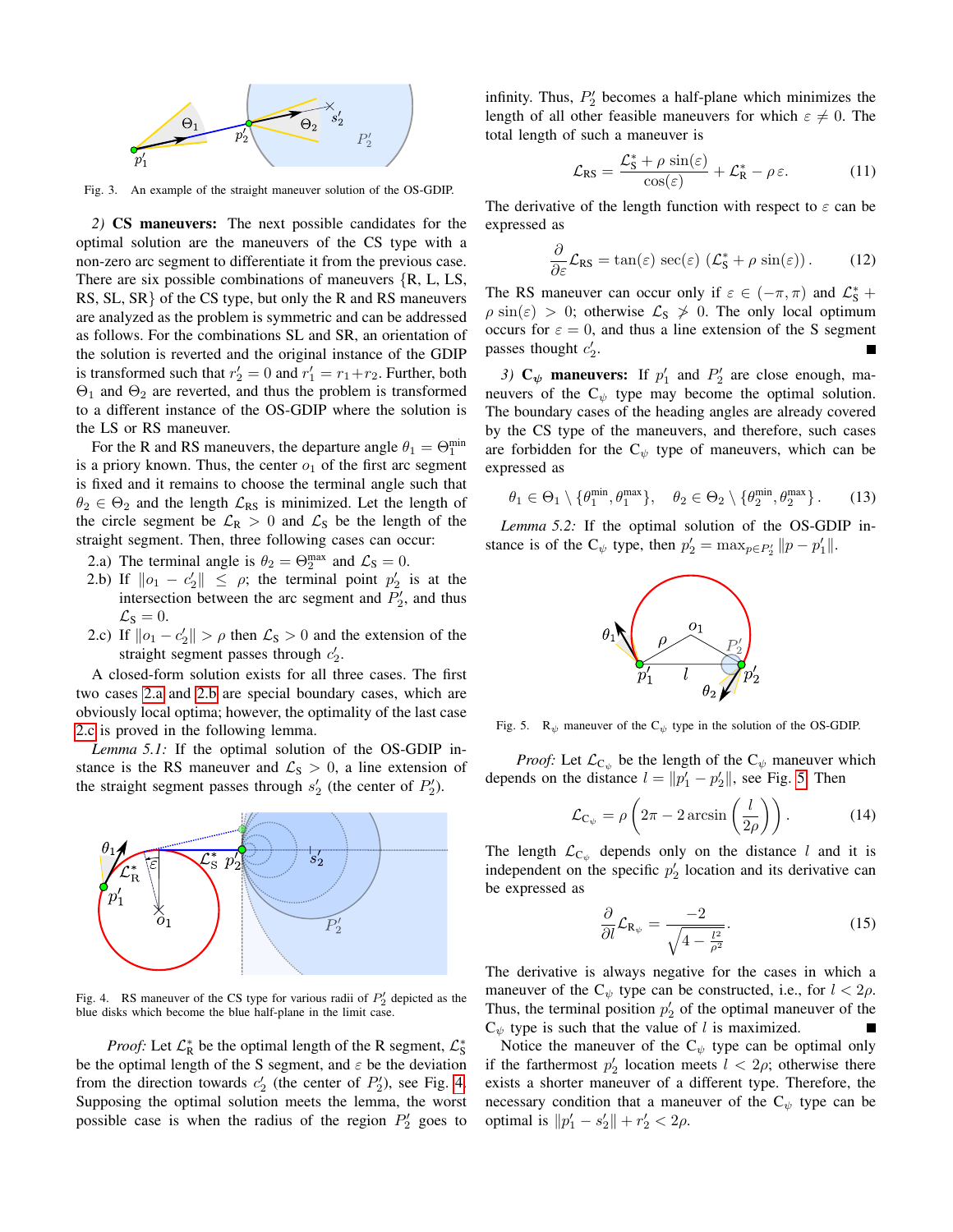*4)* CSC maneuvers: Maneuvers of the CSC type contain two C segments  $C_1$  and  $C_2$  with the same orientation connected by the central S segment. All three segments are considered to have a non-zero length; otherwise the maneuver reduces into one of the above cases. Both the heading angles are known to be at the limits of the intervals:

$$
\text{CSC} \begin{cases} \text{LSL}: \theta_1 = \theta_1^{\text{max}} \wedge \theta_2 = \theta_2^{\text{min}},\\ \text{RSR}: \theta_1 = \theta_1^{\text{min}} \wedge \theta_2 = \theta_2^{\text{max}}. \end{cases} \tag{16}
$$

The total length of the C maneuvers  $(\mathcal{L}_{C_1} + \mathcal{L}_{C_2})$  is given by  $\theta_1$ ,  $\theta_2$ . However, the optimal position of  $p'_2$  needs to be found. Let  $p_2''$  be a virtual endpoint of the maneuver of the CSC type, where the central S segment is omitted, see Fig. [6.](#page-5-0) Then, the following lemma can be formulated.

*Lemma 5.3:* If the optimal solution of the OS-GDIP instance is a maneuver of the CSC type and all three segments have non-zero length, then  $p'_2 = \min_{p \in P'_2} ||p - p''_2||$ .



<span id="page-5-0"></span>Fig. 6. RSR maneuver of the CSC type in the solution of the OS-GDIP.

*Proof:* Since the sum of  $\mathcal{L}_{C_1}$  and  $\mathcal{L}_{C_2}$  is a priory known, the total length is influenced only by the length  $\mathcal{L}_S$  of the straight segment. The orientation of the S segment is parallel to  $p_2''p_2'$  and  $\mathcal{L}_S = ||p_2'' - p_2'||$ . Therefore,  $\mathcal{L}_S$  needs to be minimized to get the optimal solution.

*5)* CSC maneuvers: Maneuvers of the CSC type contain two arc segments with the opposite orientations and the center S segment which may have zero length. Similarly to the previous case, the optimal heading angles are a priory known:

$$
\text{CS}\overline{\mathbf{C}}\begin{cases}\text{LSR}: \theta_1 = \theta_1^{\text{max}} \wedge \theta_2 = \theta_2^{\text{max}},\\ \text{RSL}: \theta_1 = \theta_1^{\text{min}} \wedge \theta_2 = \theta_2^{\text{min}}.\end{cases}
$$
(17)

In contrast to the previous CSC type, this type of maneuvers is more complex because the lengths of the arc segments cannot be determined directly from  $\theta_1$ ,  $\theta_2$ . Therefore, a transformation to a different OS-GDIP instance is considered.

*Lemma 5.4:* If the optimal solution of the OS-GDIP is a maneuver of the  $\overline{\text{CSC}}$  type, the problem instance can be transformed into a OS-GDIP instance where the solution is of the CS type.

*Proof:* Since  $\theta_1$ ,  $\theta_2$  are fixed, the center  $o_1$  of the first C segment is known and the second center  $o_2$  lies inside the disk region  $O_2$  which corresponds to  $P'_2$  translated by  $\rho$ perpendicularly to  $\theta_2$ , see Fig. [7.](#page-5-1) Let t be the center of the S segment, then t is also a midpoint between  $o_1$  and  $o_2$  because of the central symmetry of the maneuver. Based on  $o_1$  and  $O_2$ , a set of all possible t positions is a circle region T with



<span id="page-5-1"></span>Fig. 7. RSL maneuver of the  $CS\overline{C}$  type in the solution of the OS-GDIP.

the center at the midpoint between  $o_1$  and  $O_2$  center and with the radius  $r'_2$ . Thus, the problem is transformed into finding a maneuver of the CS type from  $(p_1, \theta_1)$  into the region T without any constraint on the terminal angle. This defines a different OS-GDIP instance in which a maneuver of the CS type is to be found.

As a result of Lemma [5.4,](#page-5-2) the problem of finding a maneuver of the  $CS\overline{C}$  type is transformed into a less complex problem for which a closed-form solution exists as it is shown above.

*6*)  $\mathbb{C}\overline{\mathbb{C}}_{\psi}\mathbb{C}$  maneuvers: If  $||p'_1 - p'_2|| < 4\rho$ , the maneuvers of the  $C\overline{C}_\psi C$  type can be the optimal solution because one of the maneuvers of the  $\overline{\text{CSC}}$  type cannot be constructed. The optimal heading angles are a priory known

$$
\mathbf{C}\overline{\mathbf{C}}_{\psi}\mathbf{C}\begin{cases}\mathbf{LR}_{\psi}\mathbf{L}:\,\theta_1=\theta_1^{\max}\,\wedge\,\theta_2=\theta_2^{\min},\\ \mathbf{RL}_{\psi}\mathbf{R}:\,\theta_1=\theta_1^{\min}\,\wedge\,\theta_2=\theta_2^{\max}.\end{cases}\tag{18}
$$

Similarly to the CS $\overline{C}$  type of maneuvers, the center  $o_1$  of the first C segment is known and the third center  $o_3$  lies inside the disk region  $O_3$  derived from  $P'_2$ , see Fig. [8.](#page-5-3) Then, the third center  $o_3$  is determined based on the following lemma.

*Lemma 5.5:* If the optimal solution of the OS-GDIP is a maneuver of the C $\overline{C}_{\psi}C$  type, then  $o_3 = \max_{s \in O_3} ||s - o_1||$ .



<span id="page-5-3"></span><span id="page-5-2"></span>Fig. 8. LRL maneuver of the  $C\overline{C}_{\psi}C$  type in the solution for the OS-GDIP.

*Proof:* Since  $\theta_1$ ,  $\theta_2$  are fixed, the length of the maneuver can be determined based on the angle  $\rho = \angle o_1 o_2 o_3$ 

$$
\mathcal{L}_{\mathbf{C}\overline{\mathbf{C}}_{\psi}\mathbf{C}} = \pm (\theta_1 - \theta_2) - 2\varrho + 2k\pi, \tag{19}
$$

where  $k \in \mathbb{Z}$  is for the angle normalization. Therefore  $\rho$  needs to be maximized to get the optimal solution which causes the distance  $l = ||o_1 - o_3||$  is maximized.

Notice  $o_3$  can be found by a closed-form expression because  $O_3$  is a circular region. Having  $p_1$  and  $p_3$ , the maneuver is well defined and easy to construct.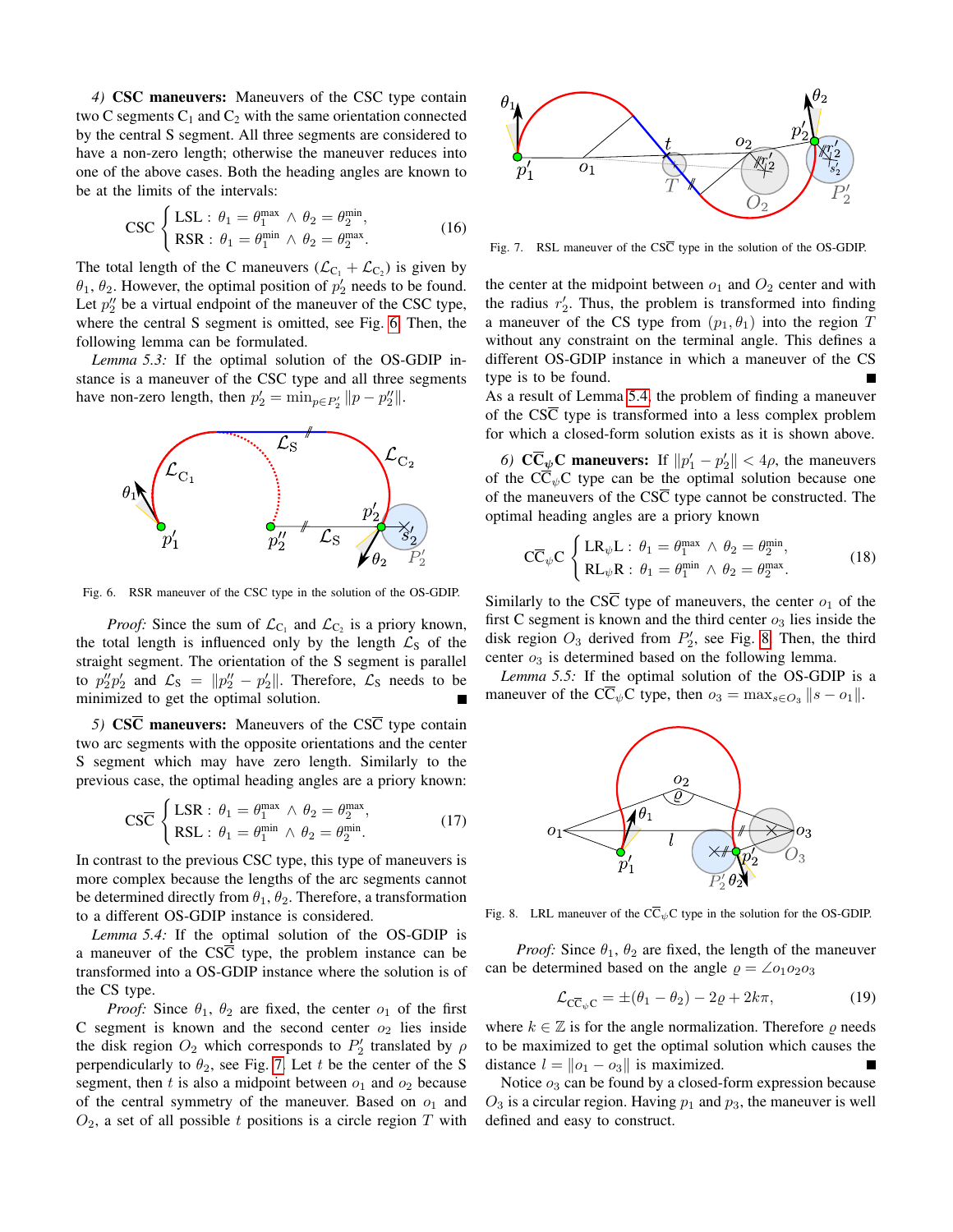*7)*  $\overline{\text{CC}}_{\psi}$  maneuvers: The last type of maneuvers is  $\overline{\text{CC}}_{\psi}$ which can also occurs only if  $||p'_1-p'_2|| < 4\rho$ . There may exist up to four maneuvers for which one of the heading angles is known:

$$
C\overline{C}_{\psi} \begin{cases} L\overline{R}_{\psi} : \theta_1 = \theta_1^{\max} \wedge \theta_2 \in \Theta_2, \\ R\overline{L}_{\psi} : \theta_1 = \theta_1^{\min} \wedge \theta_2 \in \Theta_2, \\ \overline{R}_{\psi}L : \theta_1 \in \Theta_1 \wedge \theta_2 = \theta_2^{\min}, \\ \overline{L}_{\psi}R : \theta_1 \in \Theta_1 \wedge \theta_2 = \theta_2^{\max}. \end{cases}
$$
(20)

Only the maneuver  $L\overline{R}_{\psi}$  of the  $C\overline{C}_{\psi}$  type is further studied because other maneuvers share the same properties. Let  $o_1$  and  $o_2$  be the centers of the C segments, then the length of the maneuver depends on  $p'_2$ :

<span id="page-6-2"></span>
$$
\mathcal{L}_{L\overline{R}_{\psi}} = \rho(2\pi - \alpha + \beta + \varphi), \tag{21}
$$

where  $\varphi = \angle p'_1 o_1 p'_2$  and  $\alpha = \angle o_1 o_2 p'_2$ ,  $\beta = \angle p'_2 o_1 o_2$ which depends on the distance  $d = ||o_1 - p'_2||$ , see Fig. [9.](#page-6-1) The maneuver length from [\(21\)](#page-6-2) can be expressed in the polar



<span id="page-6-1"></span>Fig. 9. L $\overline{R}_{\psi}$  maneuver of the  $C\overline{C}_{\psi}$  type in the solution of the OS-GDIP.

coordination system of  $(\psi, d)$  as

$$
\mathcal{L}_{L\overline{R}_{\psi}} = \rho \left[ 2\pi - \cos^{-1} \left( \frac{5\rho^2 - d^2}{4\rho^2} \right) + \cos^{-1} \left( \frac{3\rho^2 + d^2}{4\,d\rho} \right) + \varphi \right].
$$
 (22)

The derivatives of the maneuver length are

$$
\frac{\partial}{\partial \varphi} \mathcal{L}_{L\overline{\mathbf{R}}_{\psi}} = \rho, \quad \frac{\partial}{\partial d} \mathcal{L}_{L\overline{\mathbf{R}}_{\psi}} = \frac{3\rho^2 - 3d^2}{d\sqrt{-d^4 + 10d^2\rho^2 - 9\rho^4}}, \tag{23}
$$

From the domain of the second derivative according to  $d$ , the necessary condition for the  $C\overline{C}_\psi$  maneuver to exist is

$$
\rho \le d \le 3\rho,\tag{24}
$$

which corresponds to a direct geometrical representation. Thus, the signs of both derivatives are fixed

<span id="page-6-3"></span>
$$
\frac{\partial}{\partial \varphi} \mathcal{L}_{L\overline{R}_{\psi}} > 0, \quad \frac{\partial}{\partial d} \mathcal{L}_{L\overline{R}_{\psi}} < 0. \tag{25}
$$

Based on these preliminaries, the optimality of the maneuver is shown in Lemma [5.6.](#page-6-3)

*Lemma 5.6:* If the optimal solution of the OS-GDIP instance is the  $\overline{C}_{\psi}$  maneuver, the terminal position  $p'_2$  lies at the boundary of the departure region  $P'_2$ .

*Proof:* The sings of both length derivatives are fixed, and thus the minimum of the length function is at the boundary of  $P'_2$  or a maneuver of the C $\overline{C}_{\psi}$  type is not optimal.  $\blacksquare$ Notice the second derivative of the  $\mathcal{L}_{L\bar{\mathbf{R}}_{\psi}}$  over d can be expressed as

$$
\frac{\partial^2}{\partial d} \mathcal{L}_{L\overline{R}_{\psi}} = \frac{3(9\rho^4 - 2\rho^2 d^2 + d^4)}{d^2(d^2 - 9\rho^2)\sqrt{-9\rho^4 + 10\rho^2 d^2 - d^4}},\qquad(26)
$$

for which  $\frac{\partial^2}{\partial d} \mathcal{L}_{L\overline{R}_{\psi}} < 0$  holds if d is in the interval from [\(24\)](#page-6-4). The second derivative over  $\psi$  is always zero, i.e.,  $\frac{\partial^2}{\partial \psi} \mathcal{L}_{L\overline{R}_{\psi}} = 0$ .

Knowing one of the second derivatives is zero and the other derivative is always negative, the problem can be seen as an optimization problem which contains a single minimum. Furthermore, the position of  $p'_2$  in the optimal solution is known to be at the boundary of  $P'_2$ , which reduces the problem to a convex optimization problem with a single variable. A close-form formula is not known but the problem can be easily solved by a numerical method, e.g., hill-climbing.

#### *B. Implementation of the optimal solution*

An algorithm evaluating the above-presented cases for finding the optimal solution of the GDIP has been implemented in  $C++<sup>2</sup>$  $C++<sup>2</sup>$  $C++<sup>2</sup>$  For the first six types of the maneuvers, a closed-form solution exists and it can be implemented using trigonometric functions. However, for the last type of the  $C\overline{C}_{\psi}$  maneuver, no closed-form solution has been found, and therefore, it is solved as a convex optimization problem with a single variable. Based on the implementation, the required computational time of the optimal solution of the GDIP is about 22 times slower than a single determination of the Dubins maneuver for fixed configurations. The achieved average computation times from one million randomly generated GDIP instances are reported in Table [III](#page-6-6) to provide an overview of the real computational requirements.

<span id="page-6-6"></span>

| TABLE III                                   |                |             |  |  |  |
|---------------------------------------------|----------------|-------------|--|--|--|
| AVERAGE COMPUTATIONAL TIME PER ONE SOLUTION |                |             |  |  |  |
| Problem                                     | Time $[\mu s]$ | Ratio to DM |  |  |  |
| Dubins Maneuver (DM)                        | 0.58           | 1.00        |  |  |  |
| DIP                                         | 2.86           | 4.93        |  |  |  |
| GDIP                                        | 12.63          | 21.78       |  |  |  |

<span id="page-6-4"></span>Note that all the results reported in this paper have been computed using a single core of the Intel Core i5-7600K CPU running at 3.8 GHz.

# VI. GDIP IN SOLUTION OF THE DTSPN

<span id="page-6-0"></span>The main motivation of the proposed GDIP is to provide tight lower bound of the problem to find a shortest Dubins path through a sequence of the given target regions. Moreover, the lower bound can be utilized in finding high-quality solutions of the DTSPN similarly as the DIP is employed in the solution of the DTP and DTSP [\[26,](#page-9-9) [27,](#page-9-8) [8\]](#page-8-11). Therefore, we consider the

<span id="page-6-5"></span><sup>2</sup> The source codes are publicly available at [https://github.com/comrob/gdip.](https://github.com/comrob/gdip)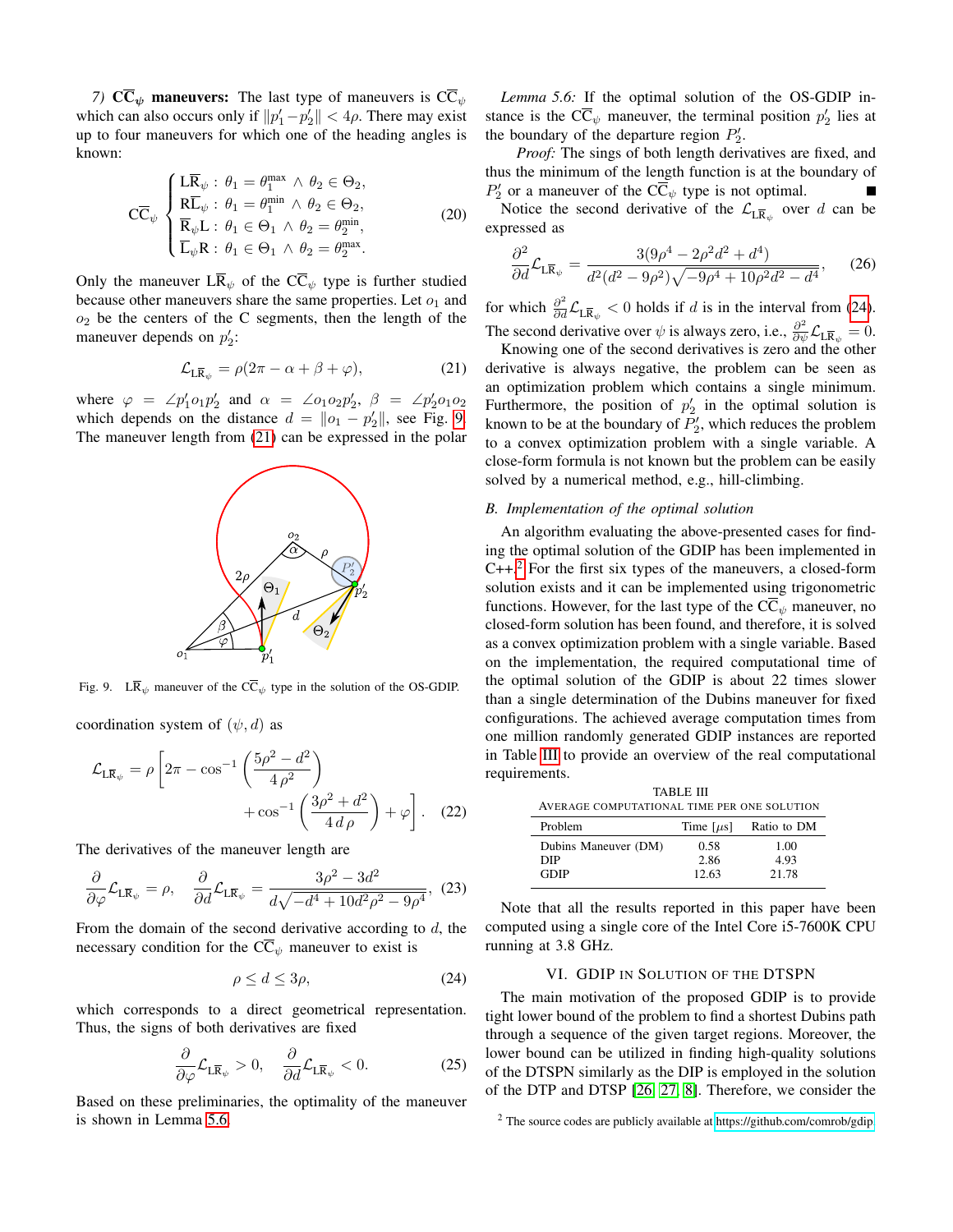GDIP in the solution of the DTSPN for which the sequence of visits to the disk-shaped target regions is determined as a solution of the Euclidean TSP (ETSP) using the centers of the disks. The DTSPN with a sequence of visits is called the Dubins Touring Regions Problem (DTRP) to distinguish the sequence is given or found independently on the continuous optimization part of the DTSPN.



<span id="page-7-1"></span>Fig. 10. An example of the DTRP instance with  $n = 10$  target regions with the radius  $\delta = 1$  (visualized as light blue disks) and  $\rho = 1$ . A lower bound path is 17.68 long (red) and a feasible solution is 22.07 long (blue) both determined in 0.66 s for  $k_{\text{max}} = 16$ . The green circles are the samples and the orange lines correspond to intervals of the heading angles.

The solution of the DTRP follows the idea of the DTP [\[8\]](#page-8-11) and samples the configuration space of the vehicle. Each sample of the target region consists of a circular sub-region and interval of the heading angle. The sampled circular subregions are located on the boundary of the region because the final Dubins path has to intersect the boundary of each target region, see example of the solution with the samples, lower bound, and feasible solutions in Fig. [10.](#page-7-1)

The samples are iteratively refined to find a feasible solution tightly bounded by the lower bound solution provided by the introduced GDIP. This procedure ends when maximum resolution of  $k_{\text{max}}$  samples (per each region) is reached. Then, a feasible solution is found by forward search using the samples selected from the lower bound solution.

A full description of the algorithm is out of the scope of this paper due to the page limit. Therefore, a brief overview is provided to support benefits of the introduced GDIP. Let the given  $n$  compact regions to be visited by the shortest Dubins path be  $P = \{P_1, \ldots, P_n\}, P_i \in \mathbb{R}^2$ . The solution of the DTSPN is determined as follows.

- 1) Determine the sequence of visits to  $P$  as a solution of the ETSP using centers of  $P_i \in \mathcal{P}$ , e.g., using [\[1\]](#page-8-19).
- 2) For each target in the sequence, use the given disk regions and unconstrained headings as the first samples.
- 3) Determine the lower bound solution of the DTRP by the GDIP and use it to select promising samples.
- <span id="page-7-2"></span>4) Refine the selected samples and recompute the lower bound to improve the lower bound estimation.
- 5) Use the samples in the lower bound solution to find a feasible solution by the forward search (as in [\[8\]](#page-8-11)).
- 6) Return the solution if the resolution  $k_{\text{max}}$  is reached; otherwise go to Step [4.](#page-7-2)

The tight lower bound provided by the GDIP has been evaluated in randomly generated<sup>[3](#page-7-3)</sup> DTSPN instances with  $n \in$  $\{10, 20, 50, 70, 100\}, \delta = 1$ , and  $\rho = 1$ .



<span id="page-7-4"></span>Fig. 11. Convergence of the solution cost to the lower bound and the required computational time for increasing  $k_{\text{max}}$ . The solution cost is normalized by the best found solution accompanied by a computational time. The presented results are average values of 20 random problem instances for  $n = 10$ target regions. Note the resolution and computational time are presented in logarithmic scales.

The convergence of the DTRP solution to the lower bound has been studied for increasing the maximal number of samples  $k_{\text{max}}$ . The results are depicted in Fig. [11,](#page-7-4) where the absolute solution cost is normalized to the best known solution of the particular problem instance. Based on the presented results, the computational time can be approximated by  $\mathcal{O}(nk_{\text{max}}^{1.8})$  which is mainly because of informed sampling of the regions and heading intervals.

#### VII. CONCLUSION

<span id="page-7-0"></span>In this paper, we introduce the Generalized Dubins Interval Problem (GDIP) and provides its optimal solution based on the transformation of the GDIP to the OS-GDIP. Both forward and backward transformations are provided together with proofs of their correctness. Moreover, the benefits of the GDIP to the solution of the DTSPN with known sequence of the visits to the targets (called the DTRP) are demonstrated by providing a tight lower bound of the solution cost in the sampling-based solution of the DTRP. Besides, the provided lower bound allows to determine the solution quality of the DTRP (and thus the DTSPN). The reported results indicate it is possible to find a solution of the DTRP with 10 overlapping disk regions and the solution quality is around 1% from the optimum in less than 10 seconds using a single core of a conventional processor.

<span id="page-7-3"></span><sup>&</sup>lt;sup>3</sup>Instances have been generated with the relative density  $d = 0.3$  and possibly overlapping regions where the centers are randomly placed in the square bounding box with the size  $s = \rho \sqrt{n}/d$ .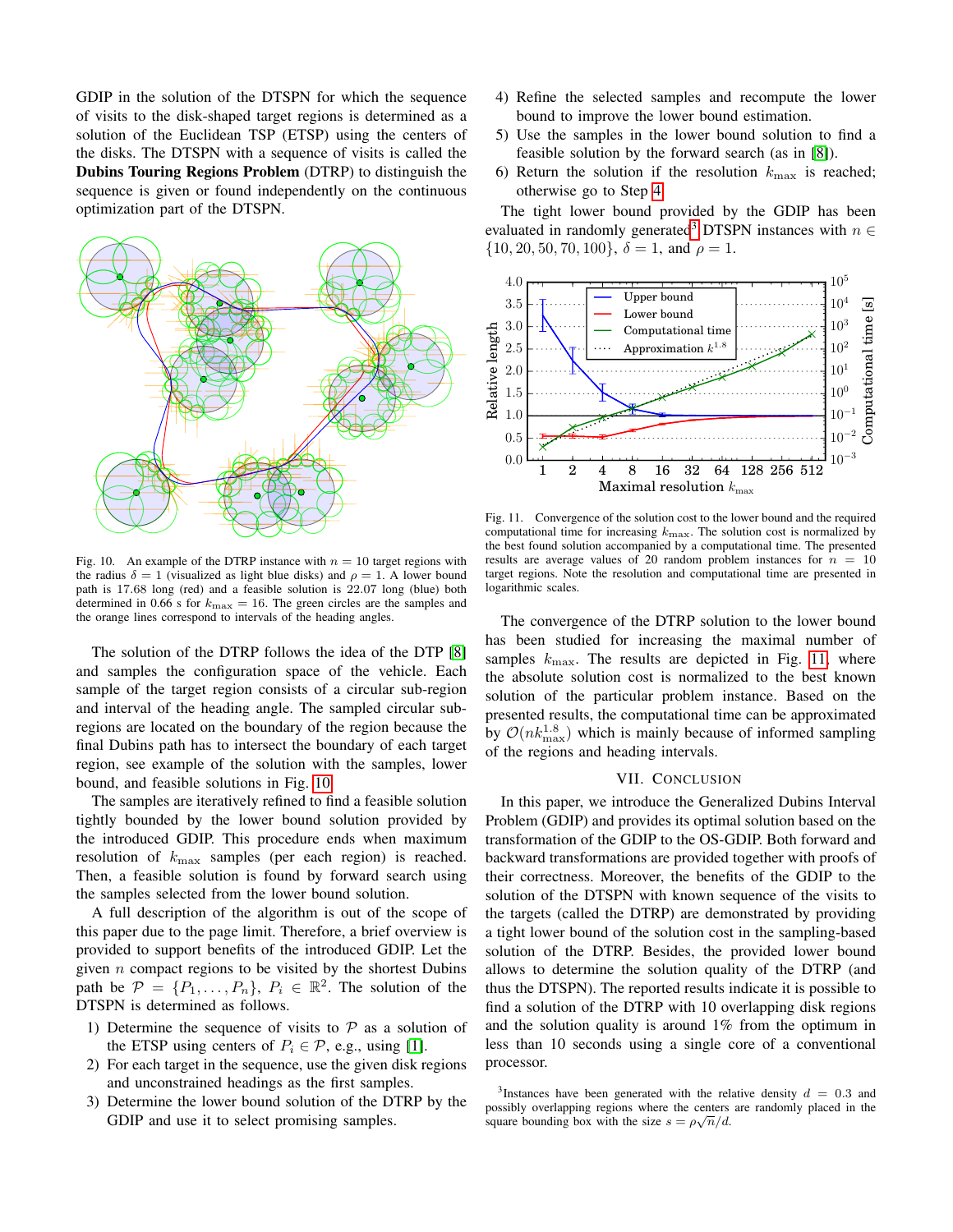## REFERENCES

- <span id="page-8-19"></span>[1] David Applegate, Robert Bixby, Vašek Chvátal, William Cook, Daniel Espioza, Marcos Goycoolea, and Keld Helsgaun. CONCORDE TSP Solver, 2003. URL [https://www.tsp.gatech.edu/concorde.html.](https://www.tsp.gatech.edu/concorde.html) [cited 25 May 2018].
- <span id="page-8-15"></span>[2] Jean-Daniel Boissonnat, Philippe Sou Eres, and Jean-Paul Laumond. [The Shortest Path Synthesis for Non](http://citeseerx.ist.psu.edu/viewdoc/summary?doi=10.1.1.34.524)[holonomic Robots Moving Forwards.](http://citeseerx.ist.psu.edu/viewdoc/summary?doi=10.1.1.34.524) In *INRIA, Nice-Sophia-Antipolis, Research Report 2153*. Citeseer, 1993. URL [http://citeseerx.ist.psu.edu/viewdoc/summary?doi=](http://citeseerx.ist.psu.edu/viewdoc/summary?doi=10.1.1.34.524) [10.1.1.34.524.](http://citeseerx.ist.psu.edu/viewdoc/summary?doi=10.1.1.34.524)
- <span id="page-8-16"></span>[3] Xuan-Nam Bui, Philippe Soueres, Jean-Daniel Boissonnat, and Jean-Paul Laumond. [Shortest path synthesis for](http://ieeexplore.ieee.org/document/351019) [Dubins non-holonomic robot.](http://ieeexplore.ieee.org/document/351019) In *International Conference on Robotics and Automation*. IEEE, 1994. doi: 10.1109/ROBOT.1994.351019. URL [http://ieeexplore.](http://ieeexplore.ieee.org/document/351019) [ieee.org/document/351019.](http://ieeexplore.ieee.org/document/351019)
- <span id="page-8-7"></span>[4] Izack Cohen, Chen Epstein, and Tal Shima. [On](http://www.tandfonline.com/doi/abs/10.1080/0740817X.2016.1217101) [the discretized Dubins Traveling Salesman Problem.](http://www.tandfonline.com/doi/abs/10.1080/0740817X.2016.1217101) *IISE Transactions*, 49(2):238–254, 2017. doi: 10.1080/ 0740817X.2016.1217101. URL [http://www.tandfonline.](http://www.tandfonline.com/doi/abs/10.1080/0740817X.2016.1217101) [com/doi/abs/10.1080/0740817X.2016.1217101.](http://www.tandfonline.com/doi/abs/10.1080/0740817X.2016.1217101)
- <span id="page-8-0"></span>[5] Lester E Dubins. [On curves of minimal length with a](http://www.jstor.org/stable/2372560) [constraint on average curvature, and with prescribed ini](http://www.jstor.org/stable/2372560)[tial and terminal positions and tangents.](http://www.jstor.org/stable/2372560) *American Journal of Mathematics*, pages 497–516, 1957. doi: 10.2307/ 2372560. URL [http://www.jstor.org/stable/2372560.](http://www.jstor.org/stable/2372560)
- <span id="page-8-5"></span>[6] Jan Faigl and Petr Váňa. [Self-Organizing Map for](https://link.springer.com/chapter/10.1007%2F978-3-319-44781-0_59) [the Curvature-Constrained Traveling Salesman Problem.](https://link.springer.com/chapter/10.1007%2F978-3-319-44781-0_59) In *International Conference on Artificial Neural Networks*, pages 497–505. Springer, 2016. doi: 10.1007/ 978-3-319-44781-0 59. URL [https://link.springer.com/](https://link.springer.com/chapter/10.1007%2F978-3-319-44781-0_59) [chapter/10.1007%2F978-3-319-44781-0](https://link.springer.com/chapter/10.1007%2F978-3-319-44781-0_59) 59.
- <span id="page-8-6"></span>[7] Jan Faigl and Petr Váňa. [Unsupervised learning for](http://ieeexplore.ieee.org/document/7966405/) [surveillance planning with team of aerial vehicles.](http://ieeexplore.ieee.org/document/7966405/) In *International Joint Conference on Neural Networks (IJCNN)*, pages 4340–4347. IEEE, 2017. doi: 10.1109/ IJCNN.2017.7966405. URL [http://ieeexplore.ieee.org/](http://ieeexplore.ieee.org/document/7966405/) [document/7966405/.](http://ieeexplore.ieee.org/document/7966405/)
- <span id="page-8-11"></span>[8] Jan Faigl, Petr Váňa, Martin Saska, Tomáš Báča, and Vojtěch Spurný. [On solution of the Dubins touring](http://ieeexplore.ieee.org/document/8098685/) [problem.](http://ieeexplore.ieee.org/document/8098685/) In *European Conference on Mobile Robots (ECMR)*, pages 1–6. IEEE, 2017. doi: 10.1109/ECMR. 2017.8098685. URL [http://ieeexplore.ieee.org/document/](http://ieeexplore.ieee.org/document/8098685) [8098685.](http://ieeexplore.ieee.org/document/8098685)
- <span id="page-8-18"></span>[9] Xavier Goaoc, Hyo-Sil Kim, and Sylvain Lazard. [Bounded-curvature shortest paths through a sequence of](http://epubs.siam.org/doi/abs/10.1137/100816079) [points using convex optimization.](http://epubs.siam.org/doi/abs/10.1137/100816079) *SIAM Journal on Computing*, 42(2):662–684, 2013. doi: 10.1137/100816079. URL [http://epubs.siam.org/doi/abs/10.1137/100816079.](http://epubs.siam.org/doi/abs/10.1137/100816079)
- <span id="page-8-13"></span>[10] Douglas Guimaraes Macharet, Armando Alves Neto, Vilar Fiuza da Camara Neto, and Mario Montenegro Campos. [An evolutionary approach for the Dubins' traveling](https://dl.acm.org/citation.cfm?doid=2330163.2330218) [salesman problem with neighborhoods.](https://dl.acm.org/citation.cfm?doid=2330163.2330218) In *Proceed-*

*ings of the 14th Annual Conference on Genetic and Evolutionary Computation*, pages 377–384. ACM, 2012. doi: 10.1145/2330163.2330218. URL [https://dl.acm.org/](https://dl.acm.org/citation.cfm?doid=2330163.2330218) [citation.cfm?doid=2330163.2330218.](https://dl.acm.org/citation.cfm?doid=2330163.2330218)

- <span id="page-8-8"></span>[11] Karl Damkjær Hansen and Anders La Cour-Harbo. [Waypoint planning with Dubins curves using genetic](http://ieeexplore.ieee.org/document/7810624/) [algorithms.](http://ieeexplore.ieee.org/document/7810624/) In *European Control Conference (ECC)*, pages 2240–2246. IEEE, 2016. doi: 10.1109/ECC. 2016.7810624. URL [http://ieeexplore.ieee.org/document/](http://ieeexplore.ieee.org/document/7810624) [7810624.](http://ieeexplore.ieee.org/document/7810624)
- <span id="page-8-14"></span>[12] Jason T Isaacs and Joao P Hespanha. [Dubins traveling](http://www.mdpi.com/1999-4893/6/1/84) [salesman problem with neighborhoods: a graph-based](http://www.mdpi.com/1999-4893/6/1/84) [approach.](http://www.mdpi.com/1999-4893/6/1/84) *Algorithms*, 6(1):84–99, 2013. doi: 10.3390/ a6010084. URL [http://www.mdpi.com/1999-4893/6/1/](http://www.mdpi.com/1999-4893/6/1/84) [84.](http://www.mdpi.com/1999-4893/6/1/84)
- <span id="page-8-12"></span>[13] Jason T. Isaacs, Daniel J. Klein, and João Pedro Hespanha. [Algorithms for the Traveling Salesman Problem](http://ieeexplore.ieee.org/document/5991501) [with Neighborhoods Involving a Dubins Vehicle.](http://ieeexplore.ieee.org/document/5991501) In *American Control Conference*, pages 1704–1709. IEEE, 2011. doi: 10.1109/ACC.2011.5991501. URL [http:](http://ieeexplore.ieee.org/document/5991501) [//ieeexplore.ieee.org/document/5991501.](http://ieeexplore.ieee.org/document/5991501)
- <span id="page-8-4"></span>[14] Pantelis Isaiah and Tal Shima. [Motion planning al](https://www.sciencedirect.com/science/article/pii/S0005109814006207)[gorithms for the Dubins Travelling Salesperson Prob](https://www.sciencedirect.com/science/article/pii/S0005109814006207)[lem.](https://www.sciencedirect.com/science/article/pii/S0005109814006207) *Automatica*, 53:247–255, 2015. doi: 10.1016/j. automatica.2014.12.041. URL [https://www.sciencedirect.](https://www.sciencedirect.com/science/article/pii/S0005109814006207) [com/science/article/pii/S0005109814006207.](https://www.sciencedirect.com/science/article/pii/S0005109814006207)
- <span id="page-8-9"></span>[15] Jerome Le Ny and Eric Feron. [An approximation](http://citeseerx.ist.psu.edu/viewdoc/summary?doi=10.1.1.174.5862) [algorithm for the curvatureconstrained traveling salesman](http://citeseerx.ist.psu.edu/viewdoc/summary?doi=10.1.1.174.5862) [problem.](http://citeseerx.ist.psu.edu/viewdoc/summary?doi=10.1.1.174.5862) In *Proceedings of the 43rd Annual Allerton Conference on Communications, Control and Computing*, pages 620–9, 2005. URL [http://citeseerx.ist.psu.edu/](http://citeseerx.ist.psu.edu/viewdoc/summary?doi=10.1.1.174.5862) [viewdoc/summary?doi=10.1.1.174.5862.](http://citeseerx.ist.psu.edu/viewdoc/summary?doi=10.1.1.174.5862)
- <span id="page-8-10"></span>[16] Jerome Le Ny, Emilio Frazzoli, and Eric Feron. [The](http://ieeexplore.ieee.org/document/4434503/) [curvature-constrained traveling salesman problem for](http://ieeexplore.ieee.org/document/4434503/) [high point densities.](http://ieeexplore.ieee.org/document/4434503/) In *46th Conference on Decision and Control*, pages 5985–5990. IEEE, 2007. doi: 10.1109/CDC.2007.4434503. URL [http://ieeexplore.ieee.](http://ieeexplore.ieee.org/document/4434503) [org/document/4434503.](http://ieeexplore.ieee.org/document/4434503)
- <span id="page-8-1"></span>[17] Jerome Le Ny, Eric Feron, and Emilio Frazzoli. [On](http://ieeexplore.ieee.org/document/6004813/) [the Dubins Traveling Salesman Problem.](http://ieeexplore.ieee.org/document/6004813/) *Transactions on Automatic Control*, 57(1):265–270, 2012. doi: 10.1109/TAC.2011.2166311. URL [http://ieeexplore.ieee.](http://ieeexplore.ieee.org/document/6004813) [org/document/6004813.](http://ieeexplore.ieee.org/document/6004813)
- <span id="page-8-17"></span>[18] Jae-Ha Lee, Otfried Cheong, Woo-Cheol Kwon, Sung Yong Shin, and Kyung-Yong Chwa. [Approxi](https://link.springer.com/chapter/10.1007%2F3-540-45253-2_29)[mation of Curvature-Constrained Shortest Paths through](https://link.springer.com/chapter/10.1007%2F3-540-45253-2_29) [a Sequence of Points.](https://link.springer.com/chapter/10.1007%2F3-540-45253-2_29) In *European Symposium on Algorithms*, pages 314–325. Springer, 2000. doi: 10. 1007/3-540-45253-2 29. URL [https://link.springer.com/](https://link.springer.com/chapter/10.1007%2F3-540-45253-2_29) [chapter/10.1007%2F3-540-45253-2](https://link.springer.com/chapter/10.1007%2F3-540-45253-2_29) 29.
- <span id="page-8-2"></span>[19] Xiang Ma and David A Castanon. [Receding horizon](http://ieeexplore.ieee.org/document/4177966) [planning for Dubins traveling salesman problems.](http://ieeexplore.ieee.org/document/4177966) In *45th Conference on Decision and Control*, pages 5453–5458. IEEE, 2006. doi: 10.1109/CDC.2006.376928. URL [http:](http://ieeexplore.ieee.org/document/4177966) [//ieeexplore.ieee.org/document/4177966.](http://ieeexplore.ieee.org/document/4177966)
- <span id="page-8-3"></span>[20] Douglas G Macharet and Mario FM Campos. [An](https://link.springer.com/chapter/10.1007%2F978-3-319-12027-0_37)